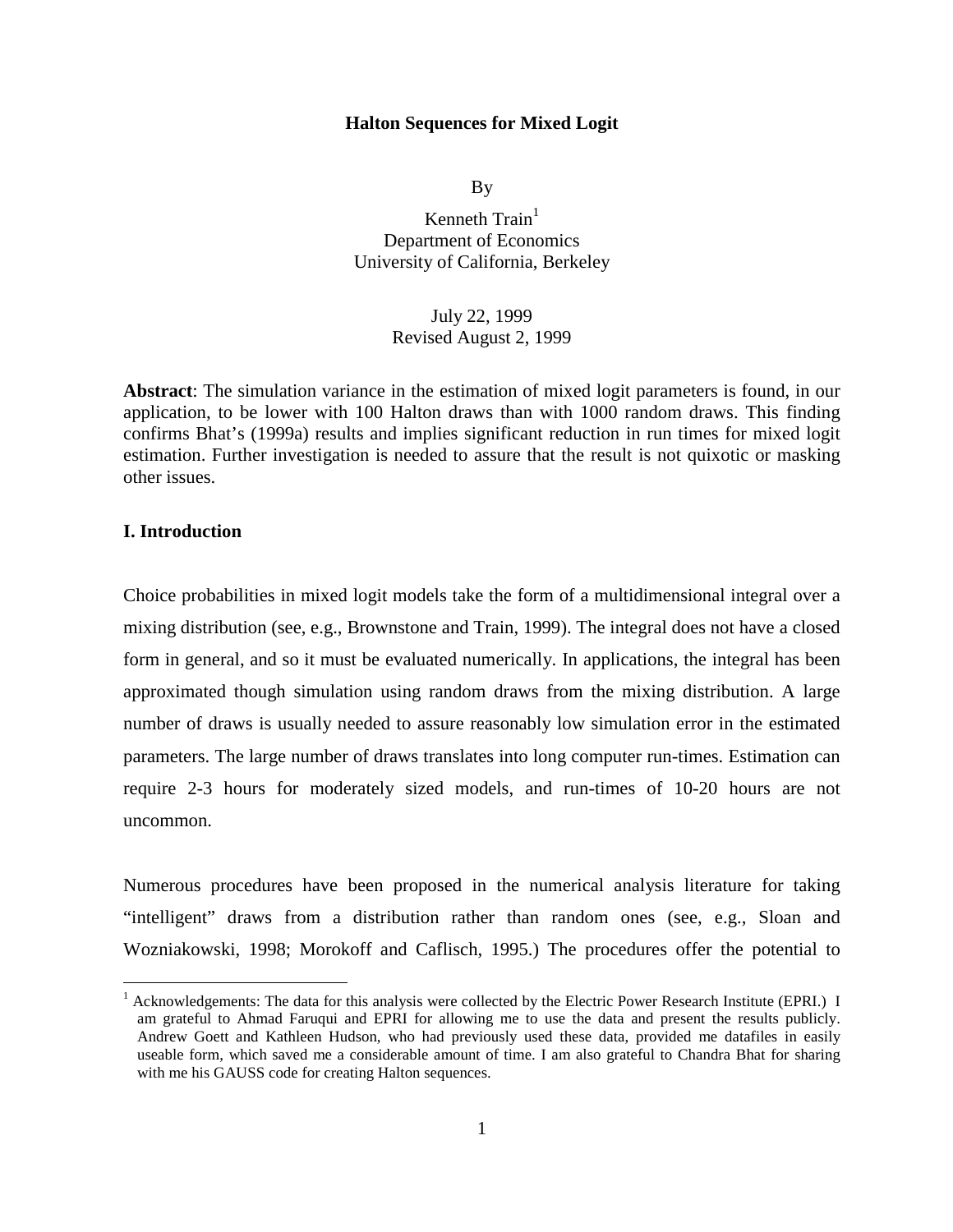reduce the number of draws that are needed for mixed logit estimation, thereby reducing run times, and/or to reduce the simulation error that is associated with a given number of draws. In the only application of these procedures to mixed logits to my knowledge, Bhat  $(1999a)^2$  tested Halton sequences for mixed logit estimation and found their use to be vastly superior to random draws. In particular, he found that the simulation error in the estimated parameters was lower using 100 Halton numbers than 1000 random numbers. In fact, with 125 Halton draws, he found the simulation error to be half as large as with 1000 random draws and smaller than with 2000 random draws.

In this paper, we examine Halton sequences in another application of mixed logit. Our results confirm Bhat's and illustrate the reasons for the improvement. In our application, simulation variance in the estimated parameters is found to be considerably smaller with 100 Halton numbers than 1000 random draws. The reasons for the improvement are twofold. First, the Halton numbers are designed to give fairly even coverage over the domain of the mixing distribution. With more evenly spread draws for each observation, the simulated probabilities vary less over observations, relative to those calculated with random draws. In our application, variance over draws in the simulated probability for an observation is half as large with 100 Halton draws than 1000 random draws, and is a third as large with 125 Halton draws than 1000 random draws. Second, with Halton sequences, the draws for one observation tend to fill in the spaces that were left empty by the previous observations. The simulated probabilities, therefore, become negatively correlated over observations (even when the data for each observation are the same.) This negative correlation reduces the variance in the log-likelihood function. In our application with 125 Halton draws for each observation, we obtained a correlation of -0.44 between the simulated probability for one observation and that for the immediately previous observation, while the correlation using random draws is essentially zero.<sup>3</sup>

 $2$  Another paper by Bhat (1999b) also uses Halton draws in mixed logit estimation but does not describe his tests against random draws.

<sup>3</sup> GAUSS code to estimate mixed logits using Halton draws is available from my website at http://elsa.berkeley.edu/~train.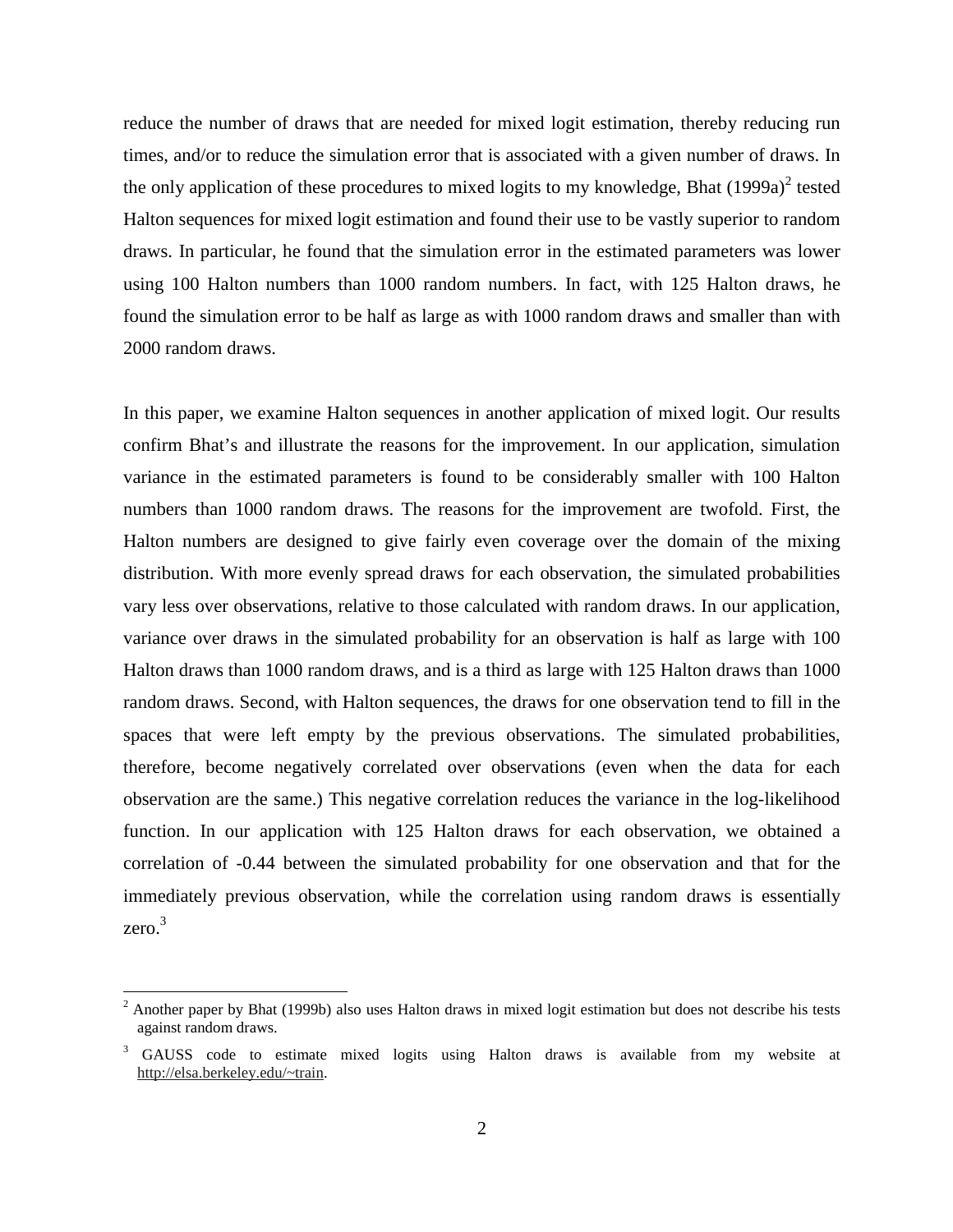#### **II. Mixed Logit**

Mixed logit models take the form:

$$
P_{in} = \int L_{in}(\beta) f(\beta|\theta)d\beta
$$

$$
L_{in}(\beta) = \exp(\beta' x_{in}) / \sum_j \exp(\beta' x_{jn}).
$$

where  $P_{in}$  is the choice probability for observation n and alternative i,  $L_{in}(\beta)$  is the logit formula evaluated with coefficients  $\beta$ , and  $f(\beta|\theta)$  is the density of  $\beta$ , which has parameters  $\theta$ . Essentially, the mixed logit is a mixture of logits with f as the mixing distribution. The goal is to estimate the parameters  $\theta$  of the mixing distribution.

In different applications, the parameters  $\theta$  take on different meaning. The most common interpretation is based on random coefficients: Utility is specified as  $U_{in} = \beta_n' x_{in} + e_{in}$  with agent-specific coefficients  $\beta_n$  that represent that agent's tastes. The researcher does not observe, and cannot estimate, the coefficients for each agent but knows that the coefficients vary in the population, with density f. For example, the coefficients may be distributed normally in the population, with mean  $\theta_1$  and variance  $\theta_2$ . In this case, the goal is to estimate the mean and variance of tastes in the population.

The choice probabilities are evaluated numerically through simulation. Take R draws from density f, and label these draws  $\beta^r$ , r=1,...,R. For each  $\beta^r$ , calculate the logit formula. The simulated probability is the average of these calculated logits:

$$
SP_{in} = (1/R) \sum_{r=1,\dots,R} L_{in}(\beta^r).
$$

SP<sub>in</sub> is an unbiased estimate of P<sub>in</sub> whose variance decreases as R rises. The simulated loglikelihood function is created from the simulated probabilities,  $SLL(\theta)=\sum_{n} ln(SP_{in})$  where i denotes the chosen alternative for each observation n. The estimated parameters are those that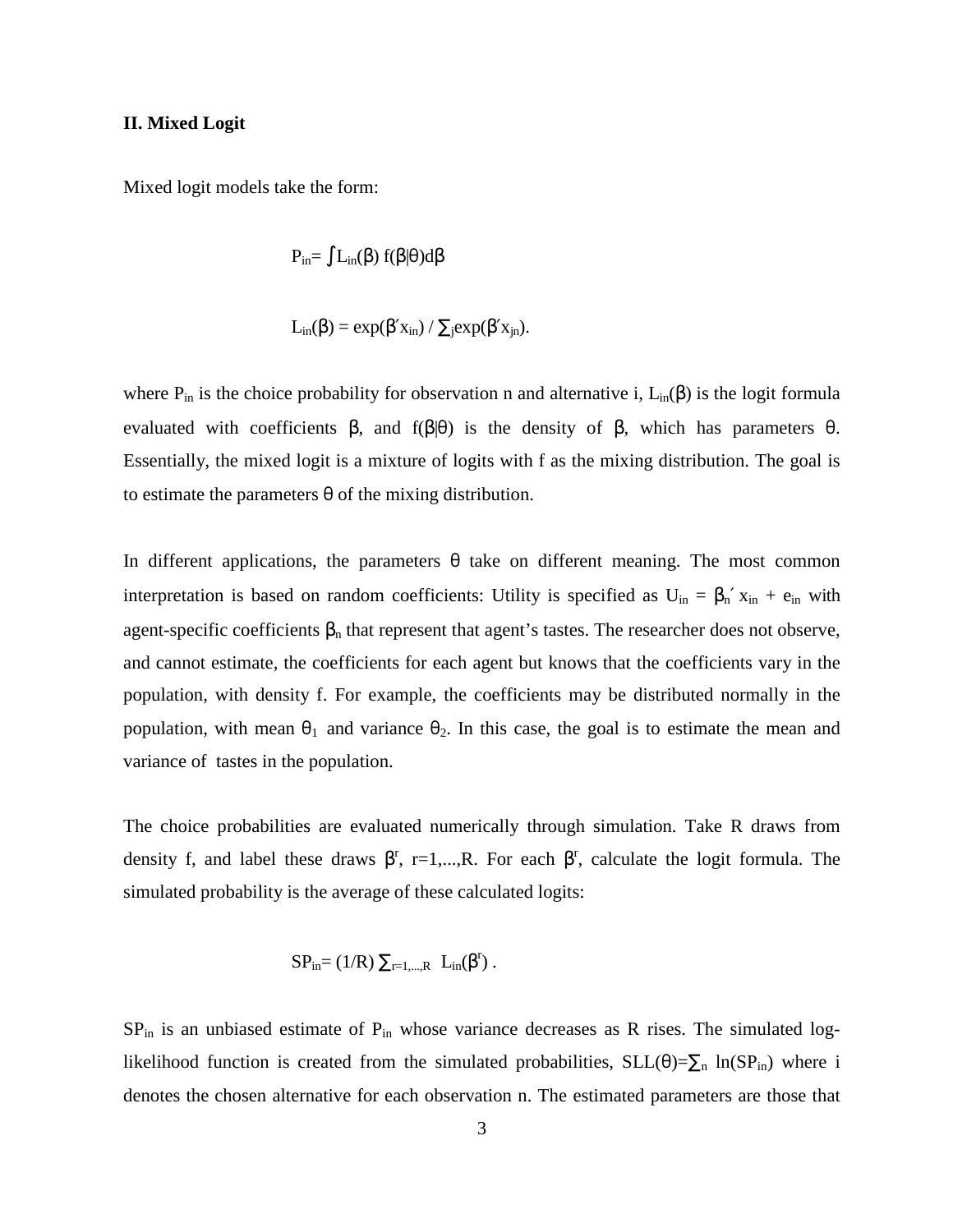maximize SLL. Properties of this estimator, based on smooth simulated probabilities, are given by Lee (1992) and Hajivassiliou and Ruud (1994.) Due to the non-linearity of the log transformation,  $ln(SP_{in})$  is not an unbiased estimate of  $ln(P_{in})$ , such that the estimator based on maximizing SLL is biased. However, the bias decreases as the number of draws increases, and when the number of draws rises as fast as the square root of the number of observations, the estimator is consistent and equivalent to the classical maximum likelihood estimator.

In all previous applications of mixed logits to my knowledge, random draws have been used for the simulation. While the same draws could be used for each observation (see, e.g., Lee), the use of different draws for each observation allows simulation errors to cancel-out over observations. (This was the essential insight in McFadden's 1989 paper on method of simulated moments.) For our investigations in section V below, the models that are estimated with random draws use a different set of draws for each observation. The application of Halton sequences for simulation is described in the following section.

### **III. Halton Sequences**

Halton sequences are best understood through an example. Start with a number that defines the sequence. For illustration, consider the number 3. A Halton sequence for number 3 is constructed as follows. Take the unit interval  $(0,1)$  and divide it into 3 parts. The dividing points become the first two elements of the Halton sequence: 1/3 and 2/3. Now take each of the three parts and divide them into 3 parts. The dividing points constitute the next elements in the Halton sequence: 1/9, 4/9 (which is 1/9 above 1/3), 7/9 (which is 1/9 above 2/3), and 2/9, 5/9 (which is 2/9 above 2/3), and 8/9 (which is 2/9 above 2/3). The unit interval has now been divided into nine parts. Divide each of these nine parts into thirds. The dividing points are 1/27, 10/27, 19/27, 4/27, 13/27, 22/27, 7/27, 16/27, 25/27 (which are 1/9 added to zero and the previous numbers) and 2/27, 11/27, 20/27, 5/27, 14/27, 23/27, 8/27, 17/27, 26/27 (which are 2/9 added to zero and the previous numbers.) Each of the 27 spaces are then divided into three parts, and so on for as many numbers as needed in the sequence. Similar sequences are defined for other numbers, such as 2 (1/2, 1/4, 3/4, 1/8, 5/8, 3/8, ...) and 5 (1/5, 2/5, 3/5, 4/5, 1/25, 6/25,  $11/25, \ldots$ ).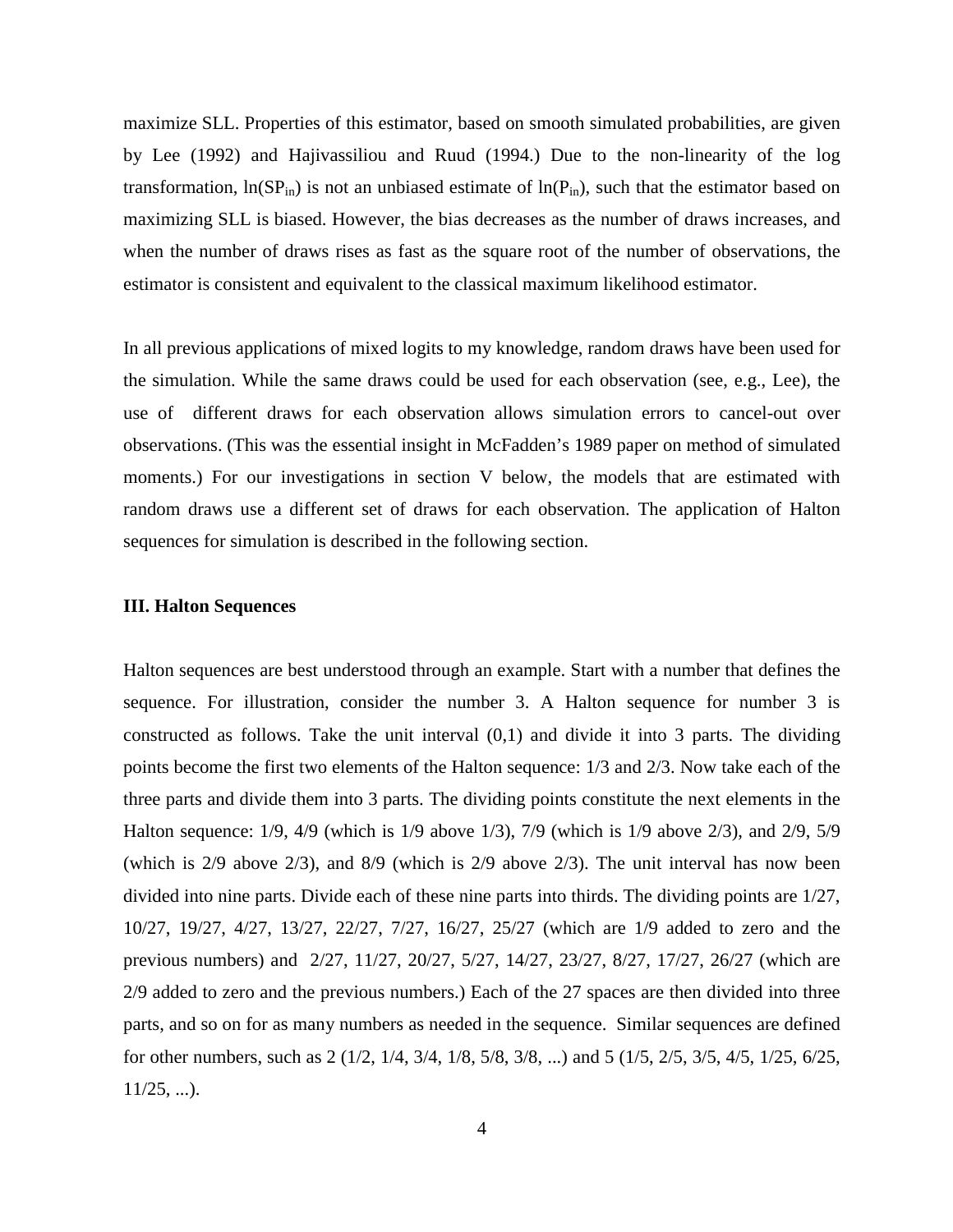Draws for mixed logit estimation are created as follows. Using prime numbers, create a Halton sequence for each dimension of the mixing distribution. For example, if the mixing distribution describes the distribution of three random terms, create three Halton sequences. Base these Halton sequences on prime numbers, since the Halton sequence for a non-prime number divides the unit space the same as each of the primes that constitute the non-prime. For each element of each sequence, calculate the inverse of the cumulative mixing distribution that is appropriate for that dimension. $4$  For example, if the mixing distribution is normal, take the inverse cumulative normal of each element of each sequence. The resulting values are the Halton draws from the mixing distribution.

The length of each sequence is determined by the number of observations and the numbers of draws that the researcher decides to use. With N observations and R draws per observation, sequences of length  $(N^*R)+10$  are created. The first 10 elements of the sequence are discarded, since the early elements have a tendency to be correlated over Halton sequences with different primes. (For example, the first four elements of the sequences for 5 and 7 are 1/5,2/5,3/5,4/5 and 1/7, 2/7, 3/7, 4/7, which are highly correlated.) After discarding the first ten elements, use the next R elements for the first observation, the next R for the second observation, and so on.

As illustration, consider a mixed logit that is specified as containing three normally distributed coefficients. Halton sequences are created for the first three primes: 2, 3 and 5. A sequence of triplets is then created from these three sequences, where the first term is the Halton sequence for the first prime, the second term is the Halton sequence for second prime, and the third is the Halton sequence for third prime:

<sup>4</sup> As when taking random draws, the mixing distribution is re-expressed in terms of standardized, independent distributions; the inverse of these standardized distributions (one for each dimension of the original mixing distribution) are taken. For example, suppose f is N(b,W), meaning that the coefficients of the logit function are distributed normally with mean b and covariance W. The coefficients are re-expressed as b+Se where S is the Choleski factor of W and e consists of iid standard normal deviates. The inverse cumulative standard normal of the Halton sequences gives draws of e. Since this re-expression is necessary with random draws, it is not an extra task when using Halton draws.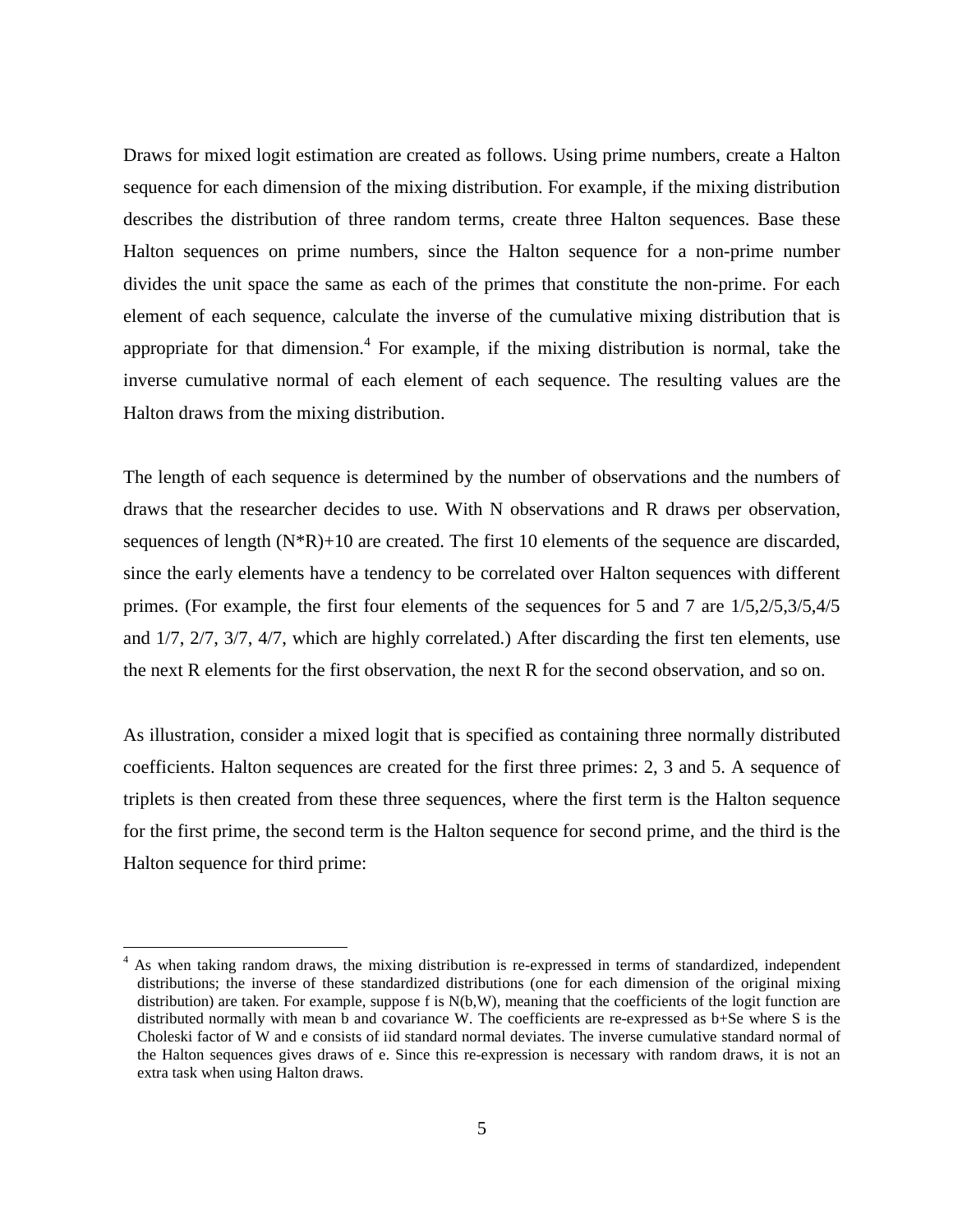$< 1/2, 1/3, 1/5 >$  $< 1/4$ ,  $2/3$ ,  $2/5 >$  $< 3/4, 1/9, 3/5 >$  $< 1/8, 4/9, 4/5 > ...$ 

The inverse cumulative standard normal is evaluated at each element to obtain a sequence of draws from the three-dimensional normal mixing distribution:

 $< 0.0$ ,  $-0.43$ ,  $-0.84$  $<-0.67$ , 0.43,  $-0.25>$  $< 0.67, -1.22, 0.25 >$  $\langle$  -1.15, -0.14, 0.84  $>$  ...

Discard the first 10 triplets, and use the others in groups of R for each of the observations.

### **IV. Application**

For our investigations we use a mixed logit model of residential customers' choice of energy supplier. Surveyed customers were presented with conjoint-type choice experiments. In each experiment, the customer was presented four alternative suppliers with different prices and other characteristics. The suppliers differed on the basis of price (fixed price at a given cents per kWh, time-of-day prices with stated prices in each time period, or seasonal prices with stated prices in each time period), the length of the contract (during which the supplier is required to provide service at the stated price and the customer would need to pay a penalty for leaving the supplier), and whether the supplier was their local utility, a well-known company other than their local utility, or an unfamiliar company. The data were collected by Research Triangle Institute (1997) for the Electric Power Research Institute and have been used by Goett (1998) to estimate mixed logits with random draws. We utilize a similar specification to Goett's, eliminating or combining variables that he found to be insignificant. Details on the data and survey design are provided by these authors.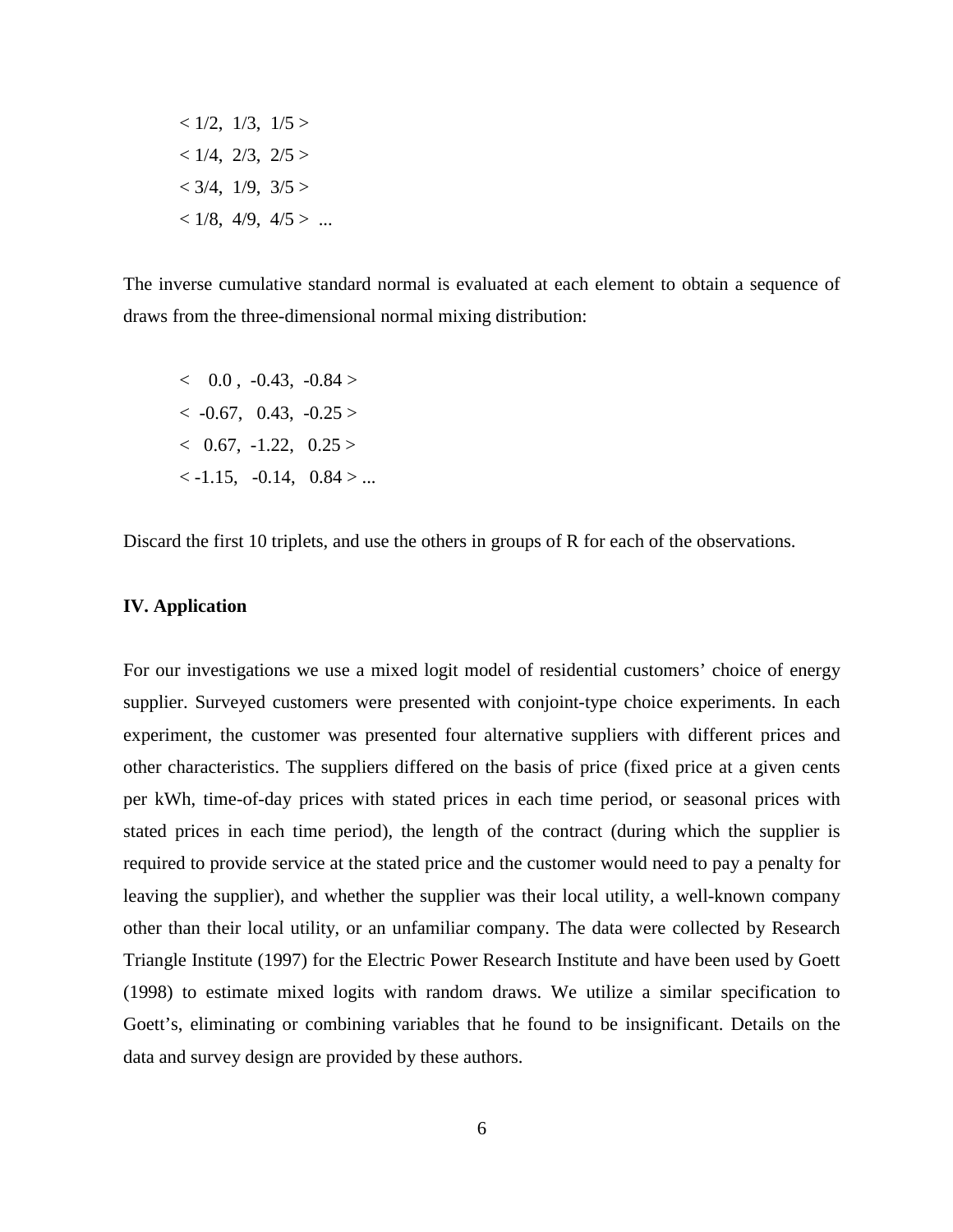Table 1 gives the estimation results for a model estimated with 125 Halton draws for each observation.<sup>5</sup> There are six explanatory variables, and five of them are specified to have normally distributed coefficients. The price coefficient is specified to be fixed, such that the distribution of willingness to pay for each nonprice attribute (which is the ratio of the attribute's coefficient to the price coefficient) is normally distributed.<sup>6</sup>

The estimated price coefficient is negative and highly significant. The estimated means of the coefficients of nonprice attributes are all highly significant. All but one of the estimated standard deviations of the coefficients are highly significant, and the one that is not highly significant nevertheless has a t-statistic over 1. These results imply that there is considerable heterogeneity in customers' preferences for energy suppliers, such that a mixed logit is a significantly more realistic representation than a standard logit. The estimated parameters imply:

- The average customer is willing to pay about a quarter-cent per kWh in higher price in order to have a contract that is shorter by one year. Stated conversely, a supplier that requires customers to sign-onto a four-year contract must discount its price by one cent to attract the average customer.
- There is considerable variation in customers' attitudes towards contract length, with 27% of customers preferring a longer contract to a shorter contract. A long-term contract constitutes insurance for the customer against price increases, with the supplier being locked into the stated price for the length of the contract. However, the contract prevents

<sup>5</sup> The standard errors in Table 1 are based on the robust formula  $H<sup>-1</sup>G H<sup>-1</sup>$ , where G is the outer product of the gradient and H is the Hessian (calculated as the second derivative of the log-likelihood function.) As McFadden and Train (1997) point out, this formula correctly incorporates simulation noise, unlike the commonly used (and easier to calculate)  $G^{-1}$ .

<sup>&</sup>lt;sup>6</sup> There are several reasons for keeping the price coefficient fixed. (1) As Ruud (1996) points out, mixed logit models have a tendency to be unstable when all coefficients are allowed to vary. Fixing the price coefficient resolves this instability. (2) If the price coefficient is allowed to vary, the distribution of willingness to pay is the ratio of two distributions, which is often inconvenient to evaluate. With a fixed price coefficient, willingness to pay for an attribute is distributed the same as the coefficient of the attribute. (3) The choice of distribution to use for a price coefficient is problematic. The price coefficient is necessarily negative, such that a normal distribution is inappropriate. With a lognormal distribution (which assures that the price coefficient is always negative), values very close to zero are possible, giving very high (implausibly high) values for willingness to pay.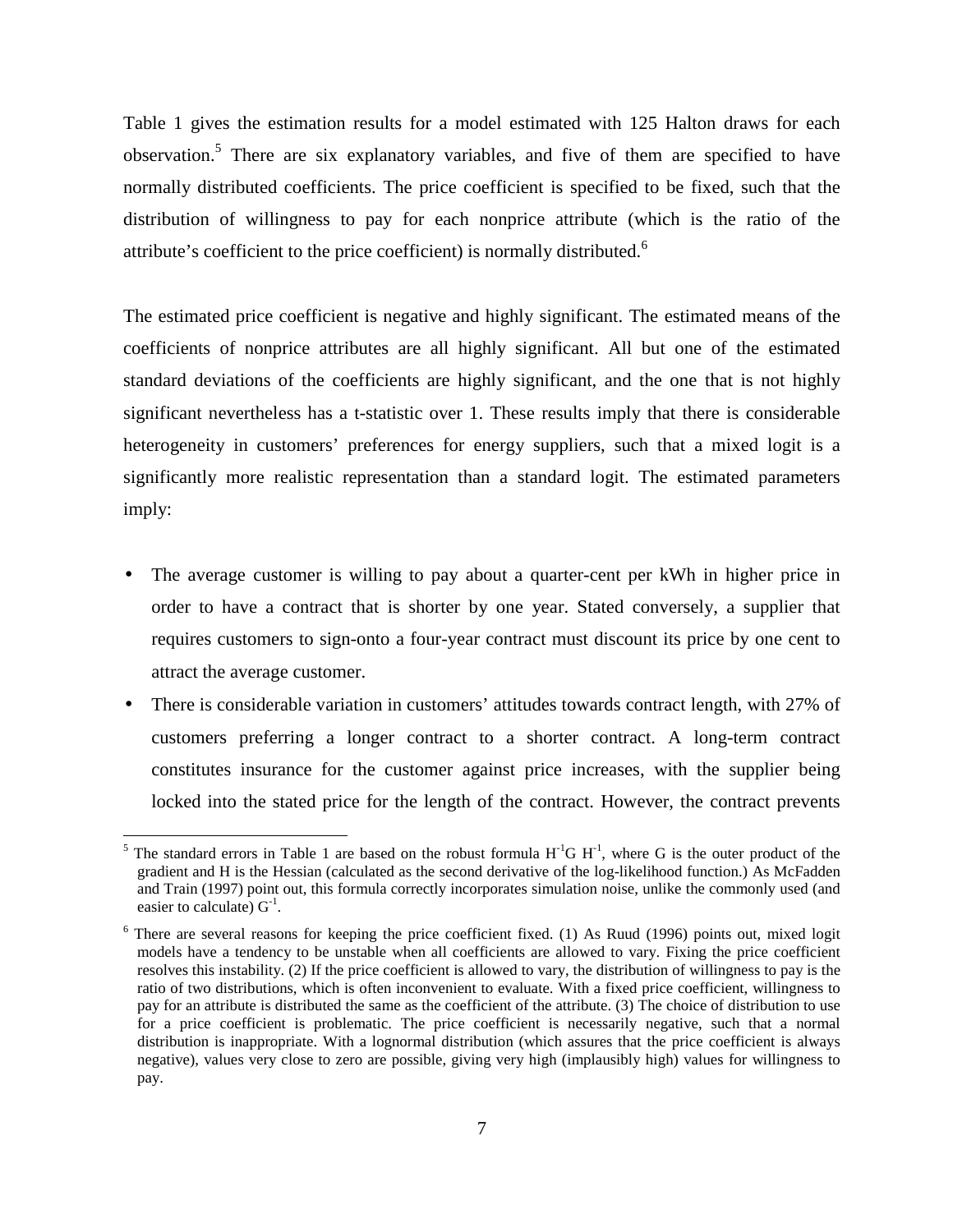the customer from being able to take advantage of reductions in market prices, since the customer is locked into the stated price. Apparently, a considerable share of customers value the insurance against higher prices more than they mind losing the option to take advantage of potentially lower prices. The degree of customer heterogeneity implies that the market can sustain different lengths of contracts, with suppliers making profits by writing contracts that appeal to segments of the population.

- The average customer is willing to pay a whopping 2.5 cents per kWh more for its local supplier than for an unknown supplier. Hardly any customers are willing to pay more for an unknown supplier than their local utility (a phenomenon that could occur if customers greatly dislike their current local utility.) This finding has important implications for competition. It implies that entry in the residential market by previously unknown suppliers will be very difficult, particularly since the price discounts that entrants can potentially offer in most markets are fairly small. The experience in California, where only 1% of residential customers have switched away from their local utility after more than a year of open access, is consistent with this finding.
- The average customer is willing to pay 1.7 cents per kWh for a known supplier relative to an unknown one. Note, however, that the average willingness to pay for a known supplier is only 0.8 cents less than for the local utility. Furthermore, the estimated standard deviations imply that a sizeable share of customers would be willing to pay more for a known supplier than for their local utility, presumably because of a bad experience or a negative attitude toward the local energy utility. These results imply that companies that are known to customers -- such as their long distance carriers, local telecommunications carriers, local cable companies, and even retailers like Sears and Home Depot -- can be expected to be relatively successful in attracting customers for electricity supply, particularly compared to companies that were unknown prior to their entry as an energy supplier. To enhance competition, regulators might take steps to encourage entry by telecommunications and cable companies rather than preventing or delaying it.
- The average customer evaluates the TOD rates in a way that is fairly consistent with TOD usage patterns. The mean coefficient of the dummy variable for the time-of-day (TOD) rates implies that the average customer considers these rates to be equivalent to a fixed price of 9.8c per kWh. Note that 9.8c is the average price that a customer would pay under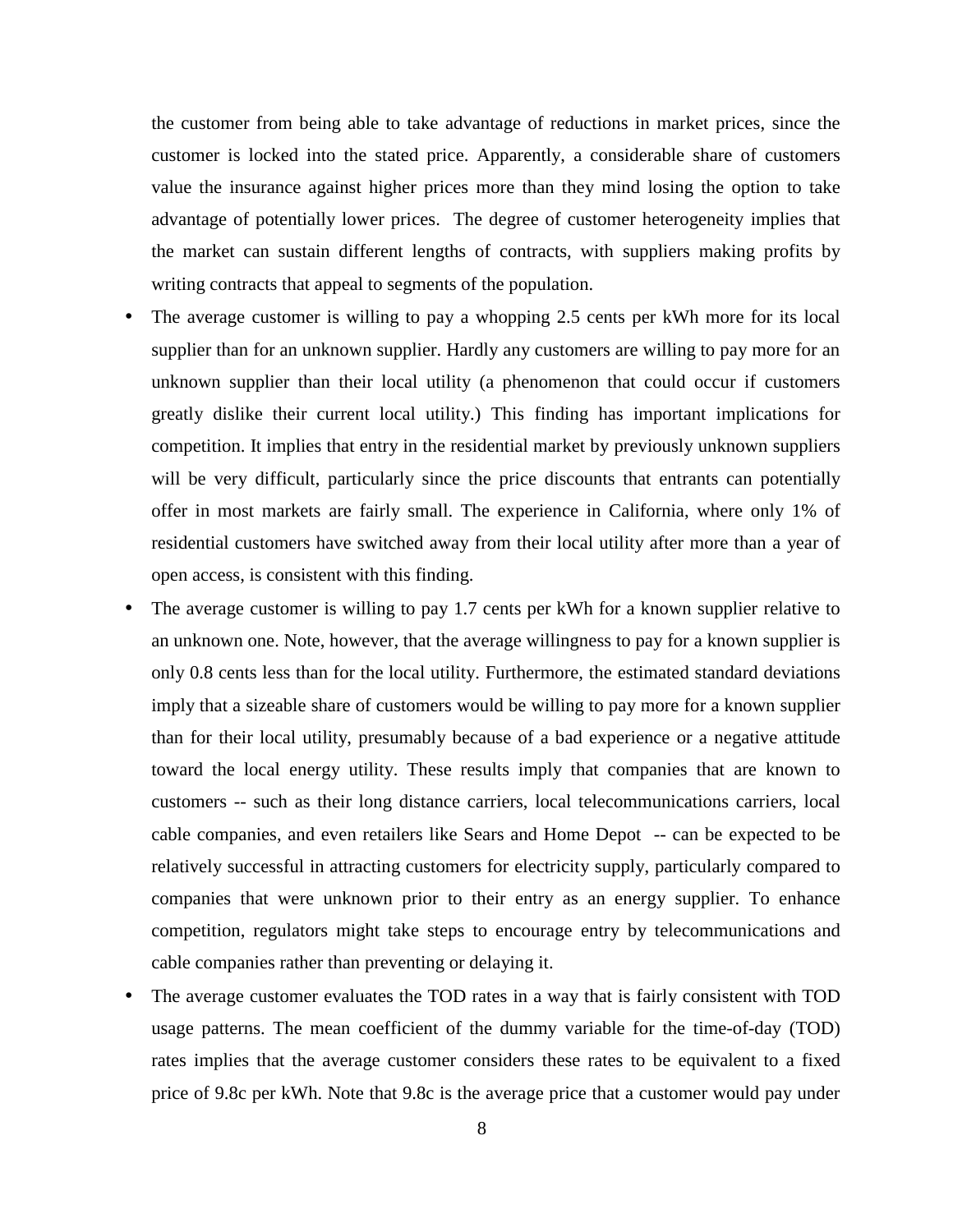the TOD rates if 80% of its consumption occurred during the day (between 8AM and 8PM) and the other 20% occurred at night. These shares, while a little high for the day, are not unreasonable. The estimated standard deviation is highly significant, reflecting heterogeneity in usage patterns and perhaps in customers' ability to shift consumption in response to TOD prices. The estimated standard deviation is larger than reasonable, however, implying that a non-negligible share of customers treat the TOD prices as being equivalent to a fixed price that is higher than the highest TOD price or lower than the lowest TOD price. (This anomaly is one of the drawbacks of specifying distributions, like the normal or lognormal, that have unbounded support.)

• The average customer seems to avoid seasonal rates for reasons beyond the prices themselves. The average customers treats the seasonal rates as being equivalent to a fixed 10c per kWh, which is the highest seasonal price. An possible explanation for this result relates to the seasonal variation in customers' bills. Consumption is usually highest in the summer, when air-conditioners are being run. Energy bills are therefore higher in the summer than in other seasons, even under fixed rates. The variation in bills over months, without commensurate variation in income, makes it harder for customers to pay for their summer bills. In fact, nonpayment for most energy utilities is most frequent in the summer. Seasonal rates, which apply the highest price in the summer, increase the seasonal variation in bills. Customers would rationally avoid a rate plan that exacerbates an already existing difficulty. If this interpretation is correct, then seasonal rates combined with bill-smoothing (by which the supplier carries a portion of the summer bills over to the winter) could provide an attractive arrangement for customers and suppliers alike.

## **V. Investigation of Simulation Variance**

We investigated the properties of the simulated probabilities as follows. We took the first observation in the data set and simulated its probability 1000 times. We based the simulations on the estimated parameters from Table 1. We first simulated the probability using random draws. We then simulated the probability using Halton draws, as if the 1000 simulations were for 1000 observations. That is, we created Halton sequences of length  $(R*1000)+10$ , where R is the number of draws used for each observation, discarded the first 10, and used the rest in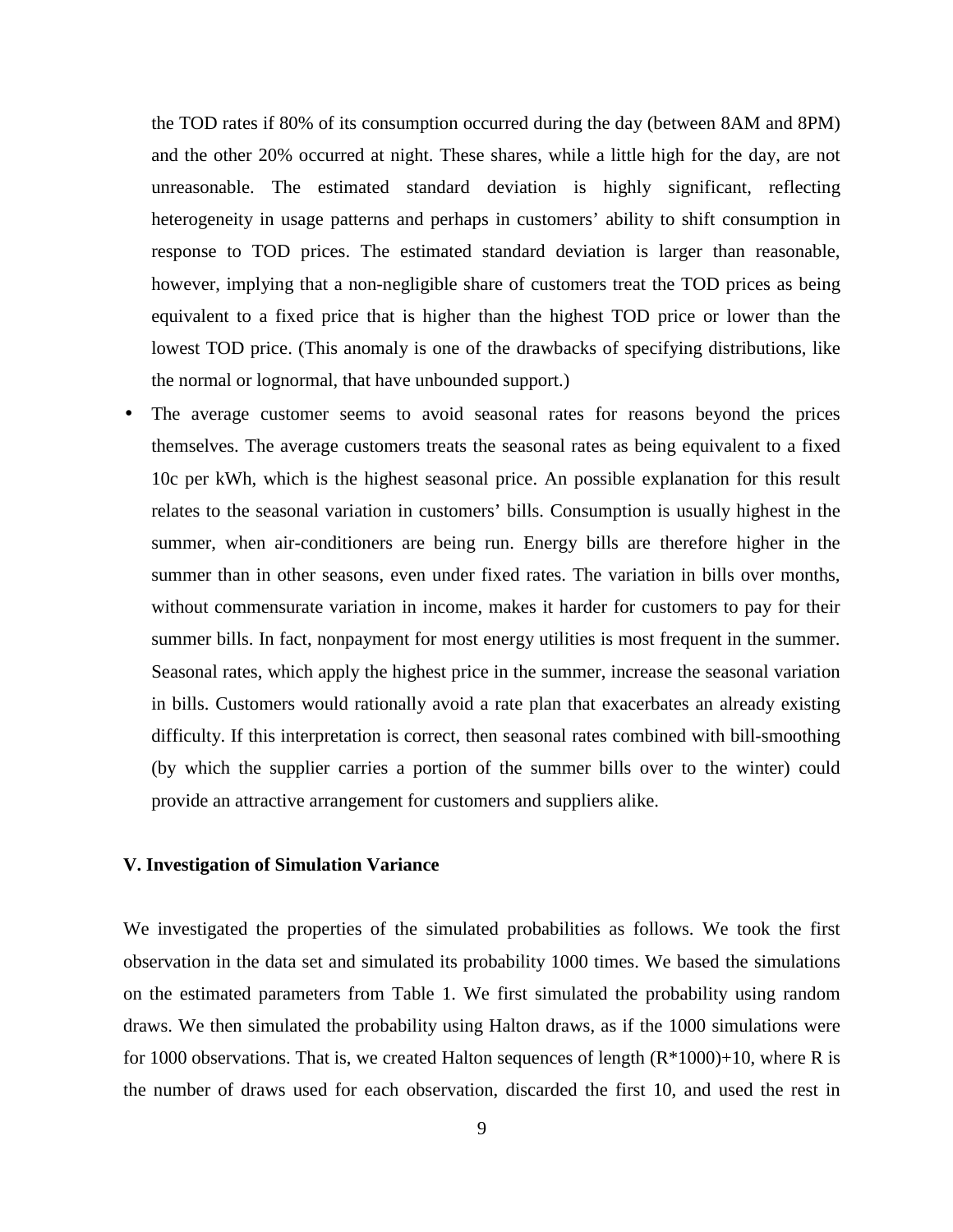groups of R to simulate the probability 1000 times. As in estimation of Table 1, we used the primes 2, 3, 5, 7, and 11 for the Halton sequences.

Tables 2 and 3 give statistics for the simulated probability using various numbers of random and Halton draws. The second row of each table gives the variance of the simulated probability over the 1000 simulations. The variance is lower with 50 Halton draws than 100 or 500 random draws, and the variance with 100 Halton draws is less than half that with 1000 random draws. This improvement is presumably due to the fact that Halton sequences are constructed to provide fairly even coverage along each dimension for each observation.

With random draws, the variance decreases at a rate of approximately 1/R, where R is the number of draws. With the Halton draws, the rate of decrease is faster: doubling the number of draws decreases the simulation variance by a factor of about three. This difference is expected (see the discussion in Bhat, 1999a, and Morokoff and Caflisch, 1994) and reflects the fact that coverage with Halton draws becomes more even as the number of draws increases, such that the advantage of having more draws is accentuated by having them more evenly placed.

The third row in each table gives the covariance between each simulated probability and the immediately previous simulated probability. Recall that the simulated probabilities using Halton draws were calculated as if the 1000 simulations were for a sample of 1000 observations. (Each of these 1000 "observations" has the same data so that correlations in data over observations do not mask the correlation due to the simulation procedure). For random draws, the covariance is small and, for any number of draws, is either positive or negative depending on the particular outcome in that situation. The correlation with random draws never exceeds 0.002 in magnitude. With the Halton draws, the covariance is consistently negative. This negative covariance reflects the tendency of the Halton draws for one observation to fill in the empty spaces that were left with previous observations.

As expected, the negative covariance with Halton draws decreases in magnitude as the number of draws increases. This reduction is attributable to two factors. First, the variance decreases as the number of draws rises. Second, with more Halton draws for each observation, coverage is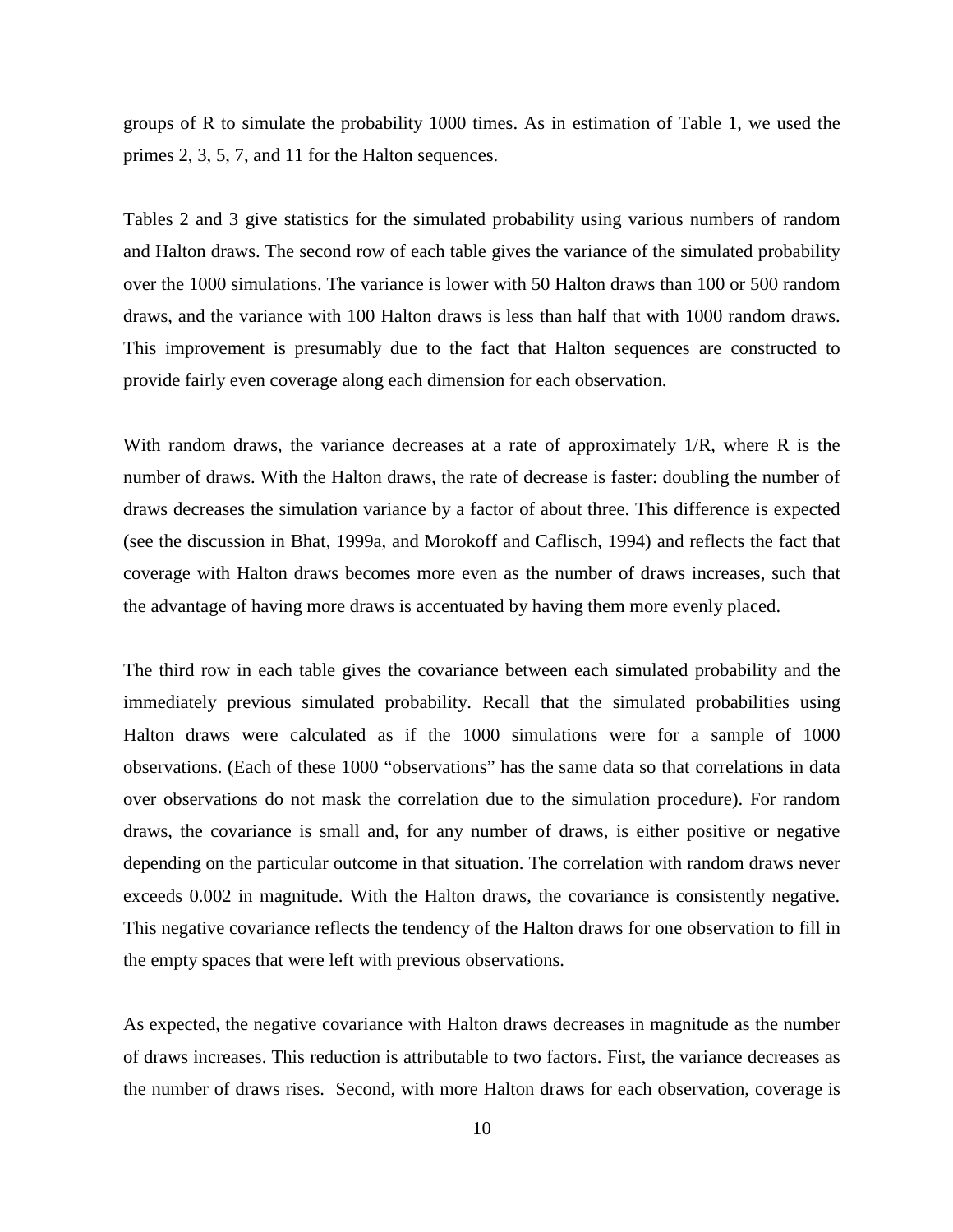better for each observation, leaving less opportunity for filling in the empty spaces from previous observations. The correlation coefficient accounts for the first of these factors (since the correlation is the covariance as a proportion of the variance). As shown in the fourth row of Table 3, the correlation is highly negative for all numbers of draws. It decreases slightly in magnitude as the number of draws rises, though the pattern is not strong. This highly negative correlation (which also occurs for the log of the simulated probability) provides an advantage in model estimation because it reduces the simulation error in the log-likelihood function.

As expected, the average of the simulated probabilities is essentially the same for both types of draws and each number of draws.<sup>7</sup> The average of the log of the simulated probability decreases as the number of draws increases. This reduction reflects the reduction in the bias that arises from taking the log transformation. With Halton draws, the reduction occurs only in the fifth digit when 100 or more draws are used, suggesting perhaps that bias is small with this number of Halton draws.

Consider now the estimated parameters of the mixed logit model. The model of Table 1 was estimated repeatedly using 100 Halton draws, 125 Halton draws, and 1000 random draws. For each type and number of draws, the model was estimated five times using a different sets of draws each time. With random draws, different sets of draws were obtained by using a different seed for the random number generator. For the Halton draws, we obtained different sets of draws by cycling the order of the primes, starting with 2,3,5,7,11, then 3,5,7,11,2, and so on.

Tables 4 and 5 give the means and standard deviations, respectively, of the estimated parameters over the five sets of draws for each of the three procedures. Examining the means provides us information about bias. As discussed above, the maximum simulated likelihood estimator based on random draws is biased due to the log transformation of the simulated probabilities, with the bias decreasing as the number of draws increases. The systematic nature of the Halton draws can potentially induce bias both in the estimated probabilities and their

<sup>&</sup>lt;sup>7</sup> Interestingly, this average differs over numbers of draws in the third digit for random draws and only in the fifth digit for Halton draws, due to the lower variance in the simulated probabilities using Halton draws.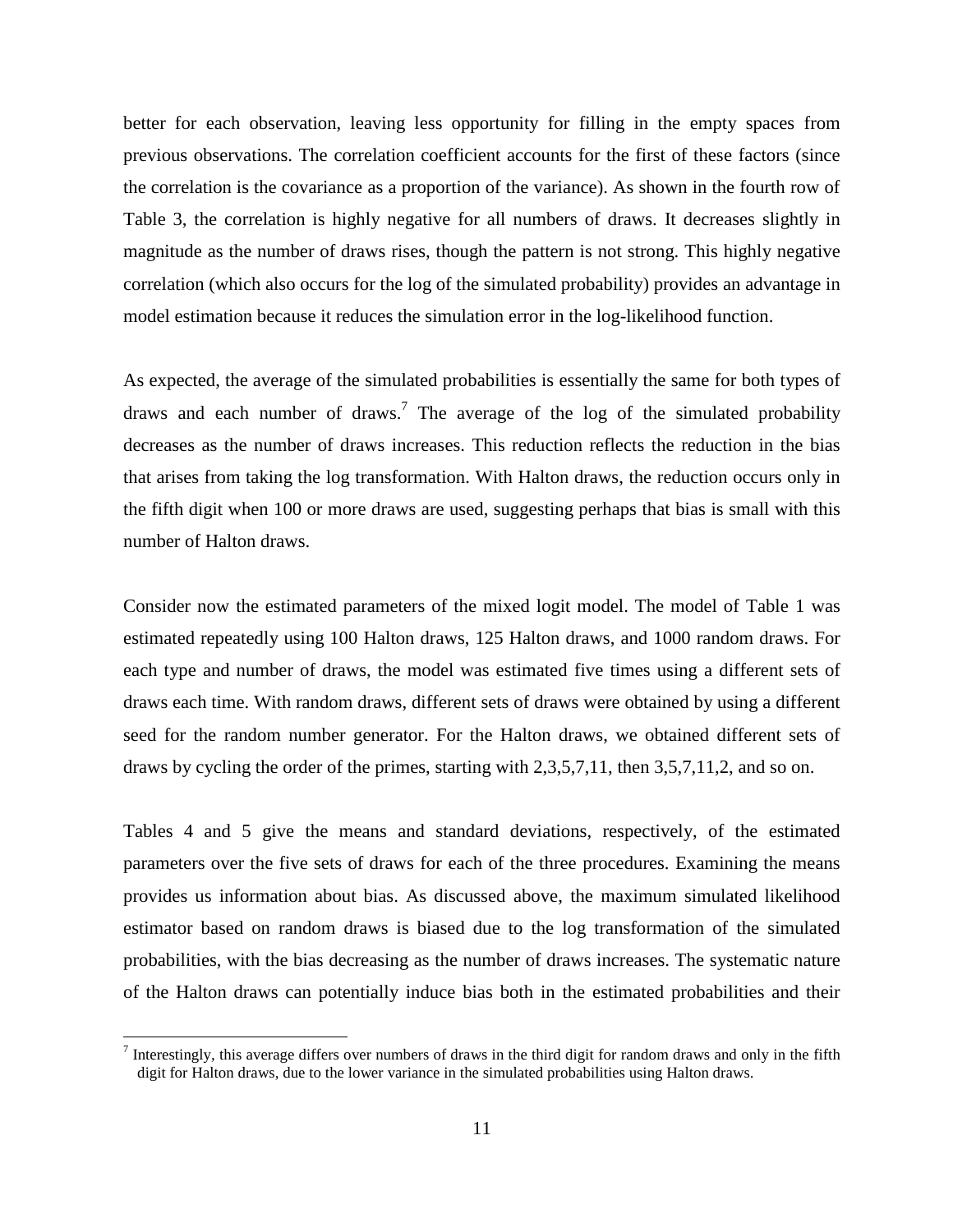logs. As shown in Table 4, the means of the estimated parameters are very similar with 100 Halton draws as 1000 random draws. A t-test on the difference between the means indicates that the hypothesis of no difference cannot be rejected for any of the coefficients at any reasonable level of significance. These results suggests that either (i) bias is negligible in both cases, or (ii) the extent of bias with 100 Halton draws is essentially the same as that with 1000 random draws. Similar results occur with 125 Halton draws.<sup>8</sup>

Consider now the standard deviations in Table 5. Using 100 Halton draws, the standard deviations are lower for all but one coefficient than with 1000 random draws. For eight of the eleven coefficients, the standard deviations are half as large. This finding confirms the results that Bhat obtained in his Monte Carlo study. Given that both sets of draws give essentially the same means, the lower standard deviations with the Halton draws indicates that a researcher can expect to be closer to the expected values of the estimates using 100 Halton draws than using 1000 random draws. An even stronger statement is possible. Label the mean estimates using 1000 random draws (i.e., the first column in Table 4) as  $b_{1000r}$ . With one exception,  $9$  the root mean squared error against  $b_{1000r}$  is lower for the estimates using 100 Halton draws than for the estimates using 1000 random draws. This result can be interpreted as following. Suppose a researcher is considering using 1000 random draws; there is some expectation of this estimator over different random draws. Our results suggest that the researcher can expect to be closer to this expectation using 100 Halton draws than 1000 random draws.

An interesting, and perplexing, phenomenon occurred in the estimations using 125 Halton draws. Column 3 gives the standard deviations for the estimated parameters using the cycle of primes described above (that is, cycling the order of 2, 3, 5, 7, and 11). These standard deviations are generally higher than those obtained with 100 Halton draws, contrary to expectations. (They were nevertheless lower than those based on 1000 random draws.)

 $8$  The fact that the means are similar with 125 Halton draws as with 100 would seem to suggest that the bias using these numbers of Halton draws is negligible, since one would expect the bias to decrease as the number of draws increases. However, more extensive testing is needed in this regard, particularly given the issue, discussed below, about the two cycles of 125 Halton draws.

 $9$  The exception is the estimated standard deviation of the coefficient for "known supplier."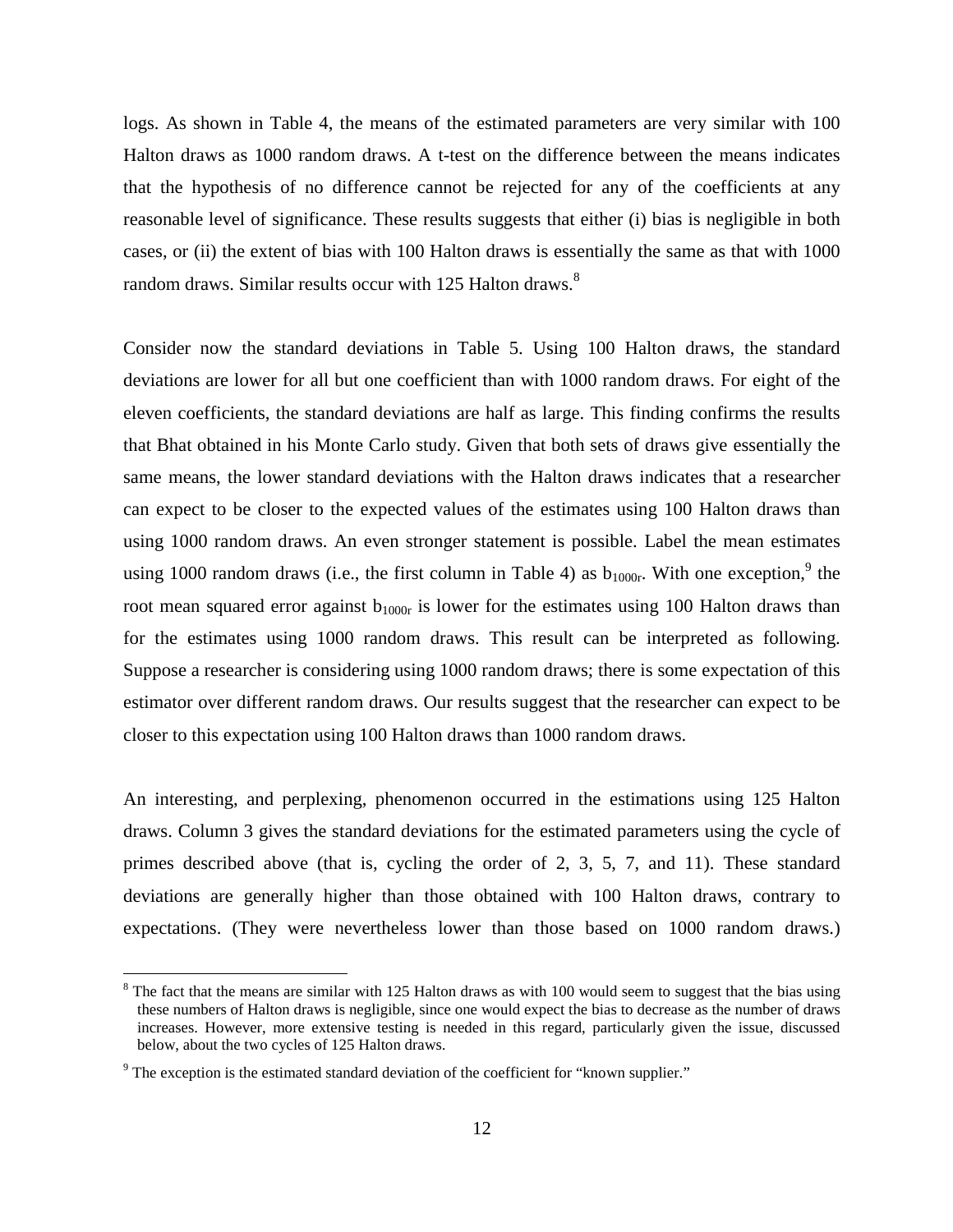Examination of the individual runs indicated that the first four runs obtained very similar estimates but that the fifth run obtained considerably different estimates. For example, the estimated price coefficient in the first four runs was 0.862, 0.865, 0.863, and 0.864, respectively, while the fifth was 0.911. We reestimated this fifth run using prime 13 instead of 11. The results were similar to those in the first four runs. The standard deviations using this estimate, instead of the original fifth estimate, are given in the last column of Table 4. These statistics conform to expectations, in that the standard deviations are lower with 125 draws than 100.

The question remains, however, of what caused this anomalous result. We tried several different starting values under the concept that perhaps the aberrant estimate was a local maximum; however, the same estimate was obtained from all different starting values. We also examined the effect of outliers among the Halton draws in this run, but found that the estimate did not change appreciably when outliers were truncated.

It is perhaps fitting to close this paper with a recognition of the anomaly, since it emphasizes our limited understanding of Halton sequences for estimation. Our results indicate that Halton draws provide substantially better simulations for mixed logit than random draws. However, much remains to be investigated. For example, there is a potential relationship between the number of draws that are used for each observation and the primes that are used for the Halton sequences. With primes of 2 and 3 for two-dimensional integration, a type of cycling of the Halton numbers occurs every 6 draws. Is it desirable or undesirable in this situation to set the number of draws to a multiple of 6? With primes of 2, 3, 5, 7, and 11 for five-dimensional integration, cycling of the five Halton sequences occurs every 2310 draws. Is it desirable or undesirable to have the number of draws be an integer fraction of 2310, such as 231? We discarded the first 10 draws from the Halton sequences. Is the number that should be discarded related to the primes that are used and the number of draws for each observation? These and other questions warrant investigation as we start to use Halton and other "intelligent" draws in estimation.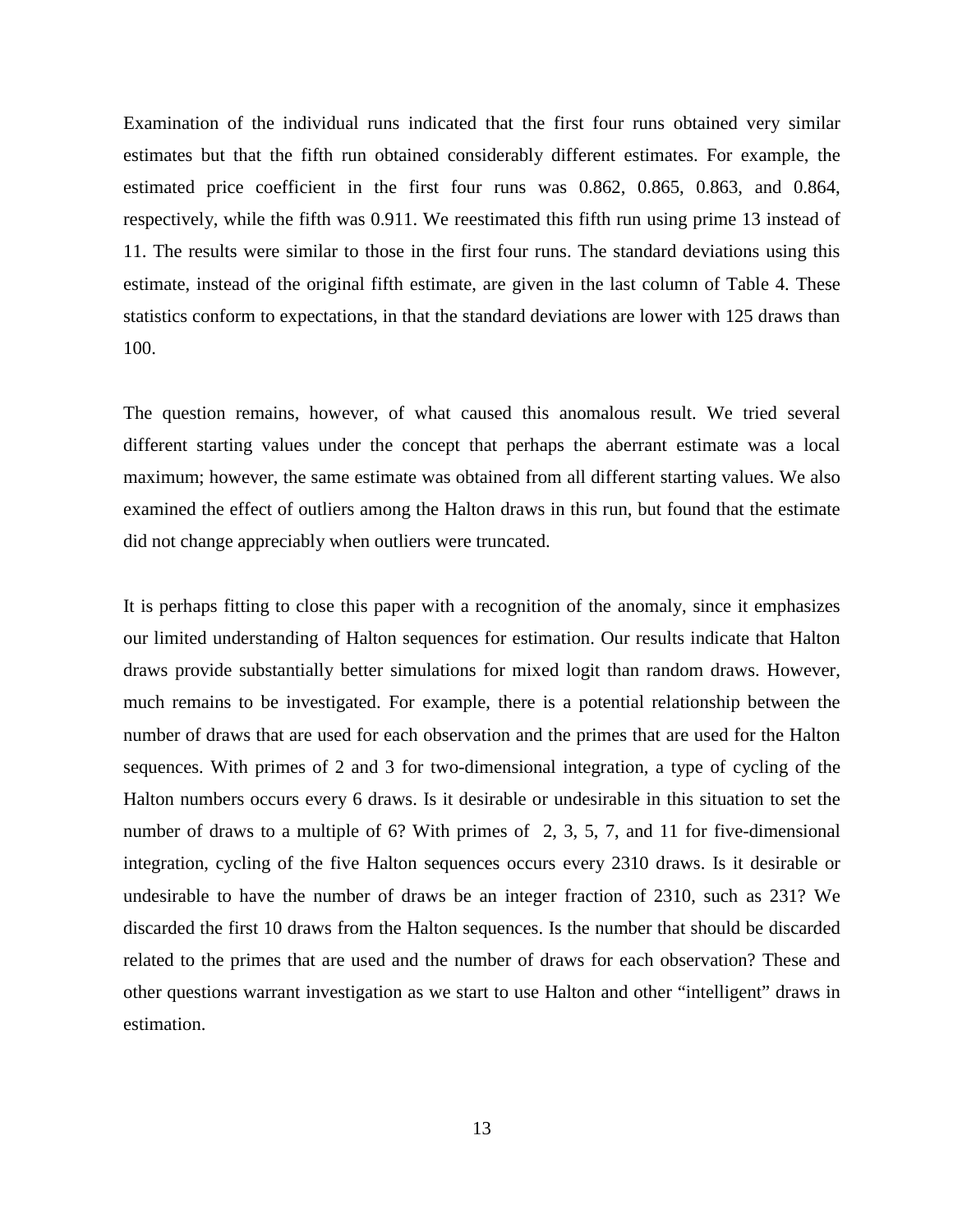## References

Bhat, C., 1999a, "Quasi-Random Maximum Simulated Likelihood Estimation of the Mixed Multinomial Logit Model," working paper, Department of Civil Engineering, University of Texas, Austin.

Bhat, C., 1999b, "A Multi-Level Cross-Classified Model for Discrete Response Variables, forthcoming, *Transportation Research*.

Brownstone and Train, 1999, "Forecasting New Product Penetration with Flexible Substitution Patterns," *Journal of Econometrics*, Vol. 89, pp. 109-129.

Research Triangle Institute, 1997, *Predicting Retail Customer Choices Among Electricity Pricing Alternatives*, Electric Power Research Report, Palo Alto.

Goett, A., 1998, *Estimating Customer Preferences for New Pricing Products*, Electric Power Research Report TR-111483, Palo Alto.

Hajivassiliou, V. and P. Ruud, 1994, "Classical Estimation Methods for LDV Models using Simulation," in R. Engle and D. McFadden, eds., *Handbook of Econometrics*, Vol. IV, New York: Elsevier.

Lee, L.-F., 1992, "On Efficiency of Methods of Simulated Moments and Maximum Simulated Likelihood Estimation of Discrete Choice Models, *Econometric Theory*, Vol. 8, pp. 518-552.

McFadden, D., 1989, "A Method of Simulated Moments for Estimation of the Multinomial Probit without Numerical Integration," *Econometrica*, Vol. 57, pp. 995-1026.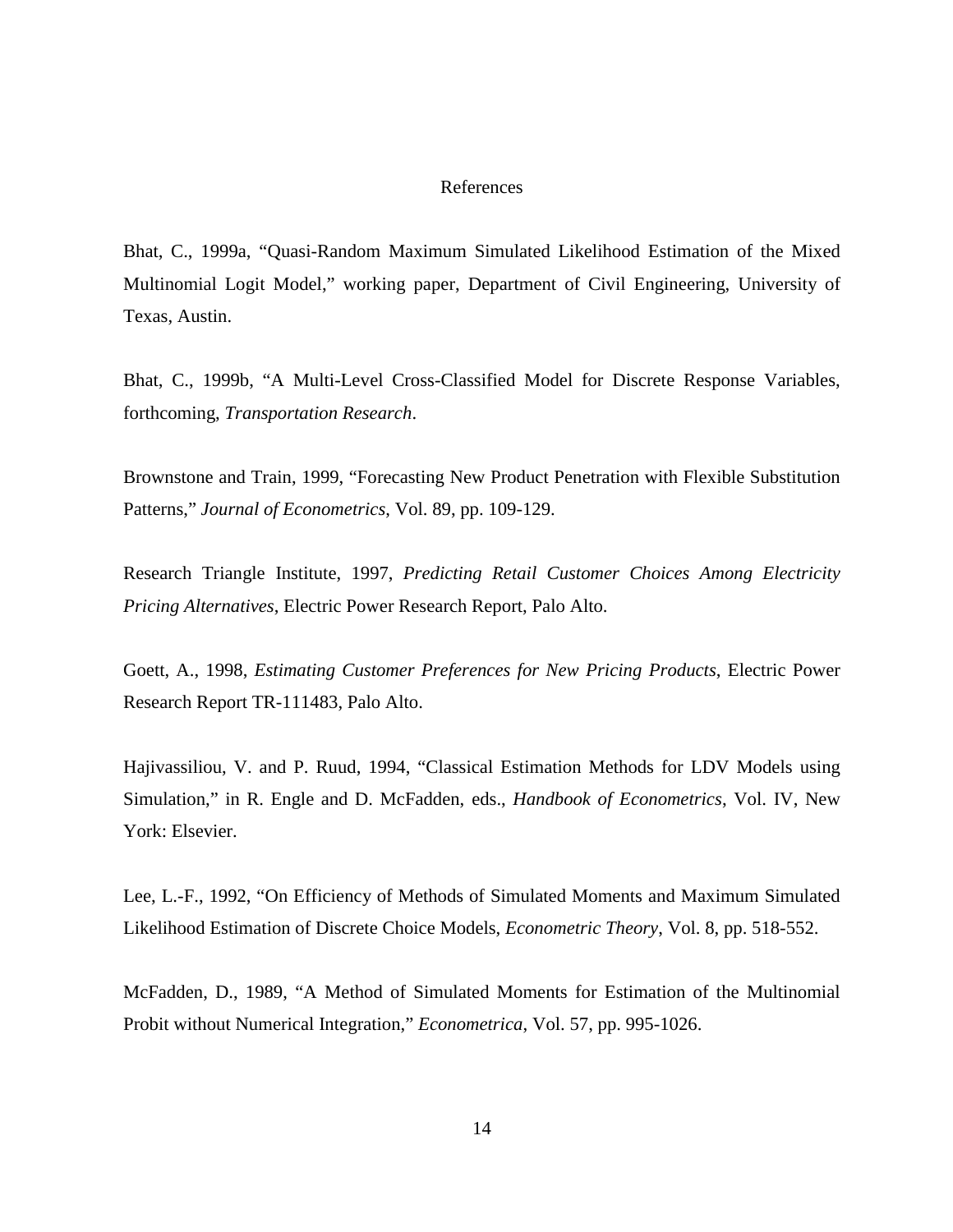McFadden, D. and K. Train, 1997, "Mixed MNL Models for Discrete Response," forthcoming, *Applied Econometrics*.

Morokoff, W., and R. Caflisch, 1995, "Quasi-Monte Carlo Integration," *Journal of Computational Physics*, Vol. 122, pp. 218-230.

Ruud, P., 1996, "Approximation and Simulation of the Multinomial Probit Model: An Analysis of Covariance Matrix Estimation," working paper, Department of Economics, University of California, Berkeley.

Sloan, J. and H. Wozniakowski, 1998, "When Are Quasi-Monte Carlo Algorithms Efficient for High Dimensional Integrals?" *Journal of Complexity*, Vol. 14, pp. 1-33.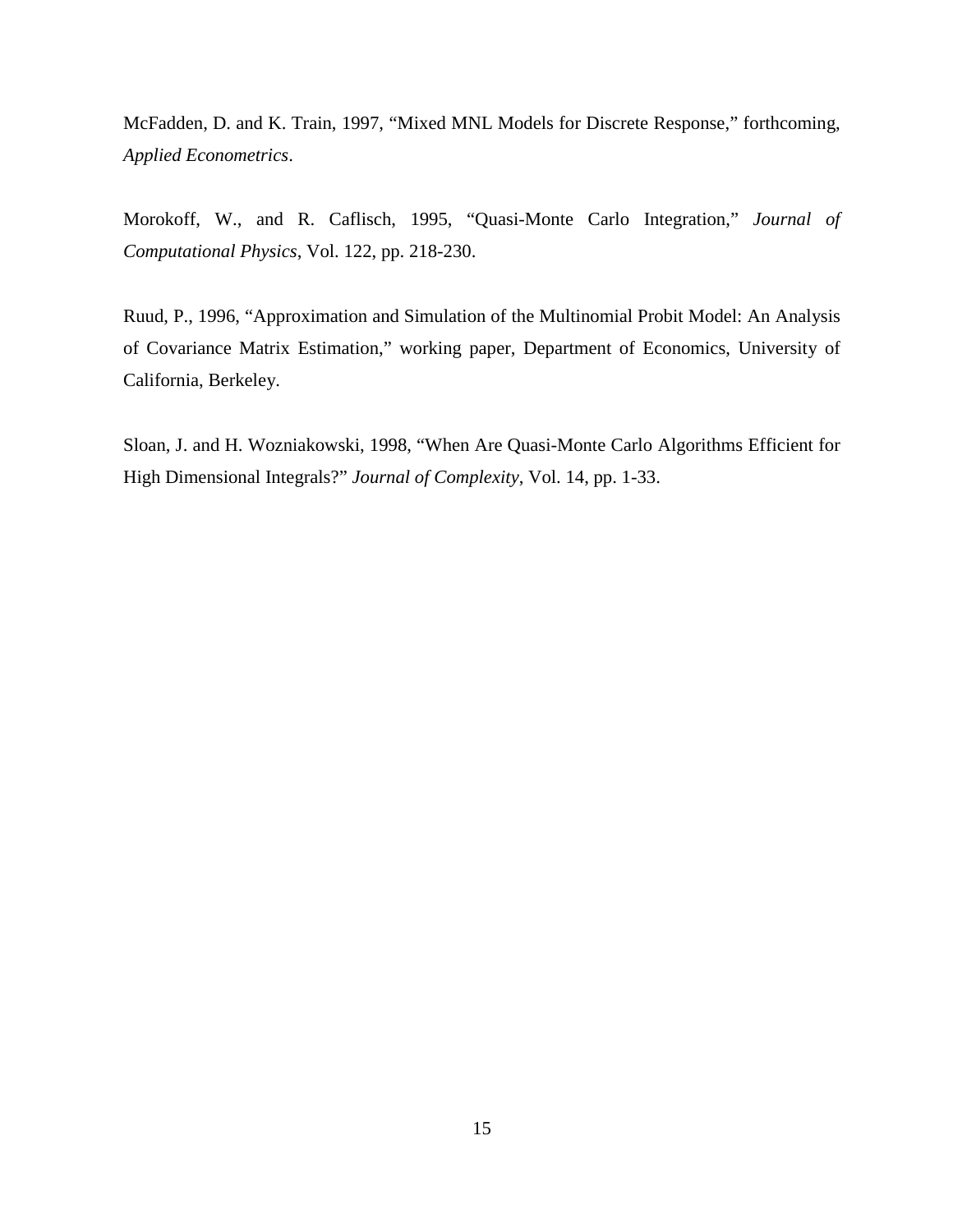| Variable                                                                                                                                                          | Estimate          | Standard       | t-statistic  | Willingness     |
|-------------------------------------------------------------------------------------------------------------------------------------------------------------------|-------------------|----------------|--------------|-----------------|
|                                                                                                                                                                   |                   | error          |              | to pay          |
| Price, in cents per kWh, for fixed rates                                                                                                                          |                   |                |              |                 |
| (zero for seasonal and time-of-day                                                                                                                                |                   |                |              |                 |
| rates.)                                                                                                                                                           |                   |                |              |                 |
| Fixed coefficient                                                                                                                                                 | $-0.862$          | 0.104          | 8.32         | $-1.00$         |
| Length of contract, in years                                                                                                                                      |                   |                |              |                 |
| Mean coefficient                                                                                                                                                  | $-0.197$          | 0.033          | 6.02         | $-0.229$        |
| Standard deviation in coefficient                                                                                                                                 | 0.318             | 0.079          | 4.03         | 0.369           |
| 1 if supplier is local energy utility,<br>0 otherwise. $*$                                                                                                        |                   |                |              |                 |
| Mean coefficient                                                                                                                                                  | 2.125             | 0.256          | 8.32         | 2.46            |
| Standard deviation in coefficient                                                                                                                                 | 0.886             | 0.882          | 1.01         | 1.03            |
| 1 if supplier is a well-known company<br>(other than local utility),<br>0 otherwise. $*$                                                                          |                   |                |              |                 |
| Mean coefficient                                                                                                                                                  | 1.437             | 0.185          | 7.78         | 1.67            |
| Standard deviation in coefficient                                                                                                                                 | 0.857             | 0.419          | 2.04         | 0.99            |
| Dummy for time-of-day rates:<br>11c/kWh 8AM-8PM and<br>5c/kWh 8PM-8AM.**                                                                                          |                   |                |              |                 |
| Mean coefficient                                                                                                                                                  | $-8.440$          | 1.144          | 7.38         | $-9.79$         |
| Standard deviation in coefficient                                                                                                                                 | 2.552             | 0.603          | 4.23         | 2.96            |
| Dummy for seasonal rates:<br>10c/kWh in summer,<br>8c/kWh in winter, and<br>6c/kWH in spring and fall.**<br>Mean coefficient<br>Standard deviation in coefficient | $-8.651$<br>1.888 | 1.244<br>0.651 | 6.96<br>2.90 | $-10.0$<br>2.19 |
|                                                                                                                                                                   |                   |                |              |                 |

# Table 1: Mixed Logit Model of Customers' Choice Among Energy Supplier Simulation based on 125 Halton draws.

Number of observations: 4308. Log-likelihood at convergence: -4944.32. Likelihood ratio index: 0.1721 \* Base for comparison is "An unfamiliar company supplies electricity."

\*\* In the conjoint-type experiments, only one time-of-day and one seasonal plan was offered, with no variation in the rates. The dummy variables identify these plans, and the coefficients reflect customers' preferences for these particular plans with their specified rates.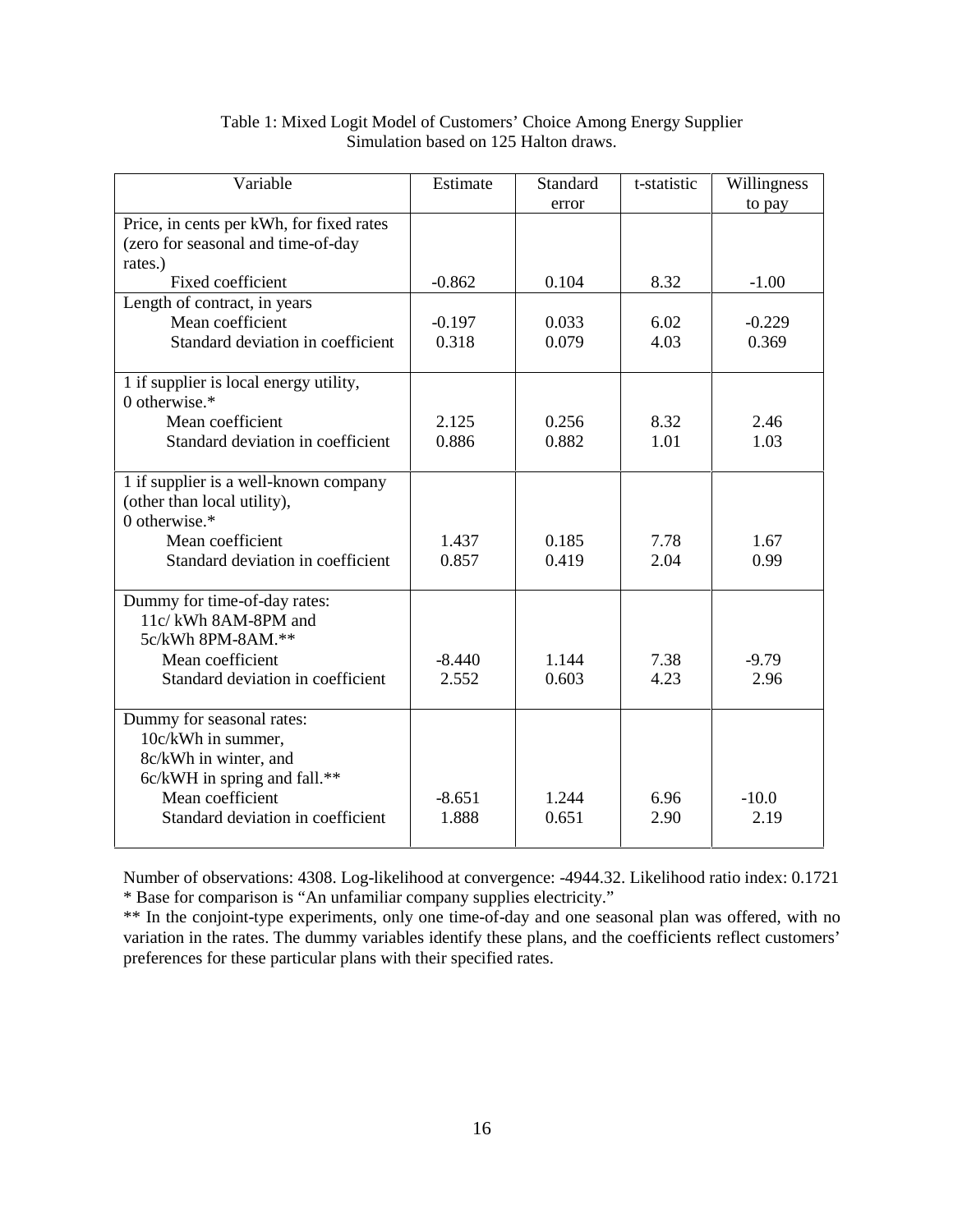| Draws                        | 100         | 500         | 1000        |
|------------------------------|-------------|-------------|-------------|
|                              |             |             |             |
| Simulated probability        |             |             |             |
| Mean                         | 0.413878    | 0.414079    | 0.413901    |
| Variance * 1000              | 0.828779    | 0.163057    | 0.081277    |
| Covariance * 1000            | 0.012513    | $-0.002996$ | 0.000159    |
| Correlation                  | 0.015104    | $-0.018360$ | 0.001952    |
| Simulated log of probability |             |             |             |
| Mean                         | $-0.884613$ | $-0.882173$ | $-0.882364$ |
| Variance * 1000              | 4.884061    | 0.952550    | 0.474979    |
| Covariance * 1000            | 0.088126    | $-0.017148$ | 0.000546    |
| Correlation                  | 0.018050    | $-0.017989$ | 0.001150    |
|                              |             |             |             |

Table 2: Statistics for Simulated Probability using Random Draws

Table 3: Statistics for Simulated Probability using Halton Draws

| <b>Draws</b>                 | 50          | 75          | 100                     | 125         | 200         |
|------------------------------|-------------|-------------|-------------------------|-------------|-------------|
|                              |             |             |                         |             |             |
| Simulated probability        |             |             |                         |             |             |
| Mean                         | 0.413875    | 0.413855    | 0.413840                | 0.413836    | 0.413841    |
| Variance * 1000              | 0.119541    | 0.093428    | 0.035200                | 0.028625    | 0.011843    |
| Covariance $*1000$           | $-0.048179$ | $-0.046457$ | $-0.008545$             | $-0.012548$ | $-0.005192$ |
| Correlation                  | $-0.402697$ | -0.496987   | $-0.242782$             | -0.437699   | $-0.438208$ |
| Simulated log of probability |             |             |                         |             |             |
| Mean                         | $-0.882541$ | $-0.882513$ | $-0.882376$             | -0.882367   | $-0.882308$ |
| Variance * 1000              | 0.703250    | 0.548890    | 0.205749                | 0.167306    | 0.069146    |
| Covariance $*1000$           | $-0.282532$ | $-0.272518$ | $-0.050015$             | $-0.073341$ | $-0.030289$ |
| Correlation                  | $-0.401423$ |             | $-0.496226$ $-0.243102$ | -0.437717   | $-0.437872$ |
|                              |             |             |                         |             |             |